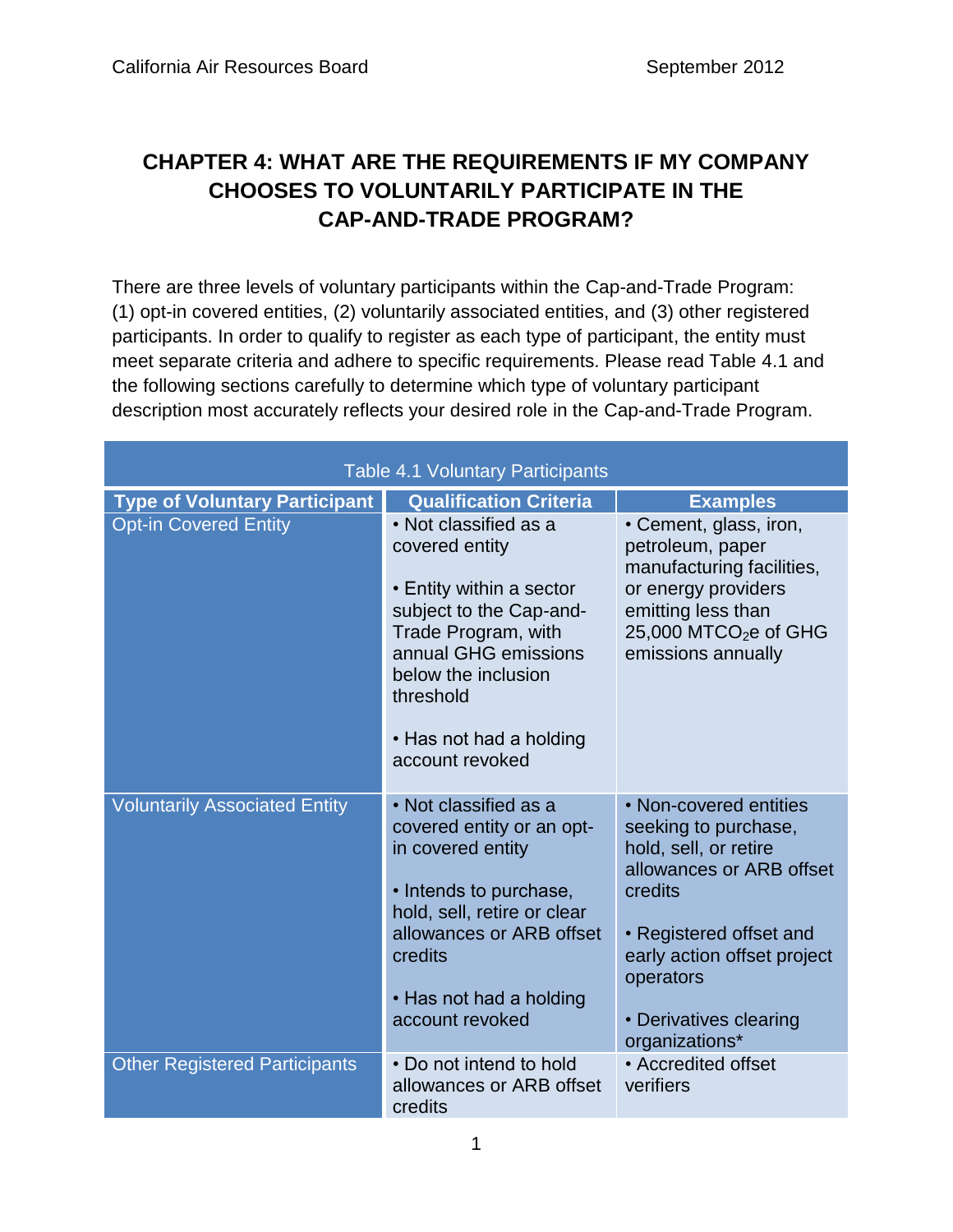| • Has not had a holding<br>account revoked | • Accredited offset<br>verification bodies and<br><b>Offset Project Registries</b> |
|--------------------------------------------|------------------------------------------------------------------------------------|
|                                            | • Approved Early Action<br><b>Offset Programs</b>                                  |

\* All derivatives clearing organizations must meet the requirements of the Commodities Exchange Act and be registered with the U.S. Commodity Futures Trading Commission.

# **4.1 What is an Opt-In Covered Entity (Section 95813)?**

An *opt-in covered entity* is an entity that voluntarily elects to surrender allowances for each ton of GHGs it emits. To become an opt-in covered entity, the entity must be in one of the sectors covered under the Cap-and-Trade Program but emit less than  $25,000$  MTCO<sub>2</sub>e annually. For example, a glass manufacturer that emits  $18,000$  MTCO<sub>2</sub>e annually, and is therefore not subject to the program, could become an opt-in participant.

### *4.1.1 How Do I Become an Opt-in Covered Entity?*

For an entity to voluntarily participate in the Cap-and-Trade Program as an opt-in covered entity, we request that you [submit the Opt-in Request Form t](http://www.arb.ca.gov/cc/capandtrade/optinform.docx)o the California Air Resources Board's (ARB) Executive Officer (EO) for approval:

- An entity that does not intend to receive free allocation of allowances must submit the information contained in the form by November 30 of the calendar year prior to the year it desires to voluntarily participate in the program.
- An entity wishing to receive free allocation of 2013-vintage allowances in 2012 must submit the information contained in the form to the Executive Officer by certified mail, to be received by ARB by May 1, 2012.

We request that, in subsequent years, entities wishing to opt in and receive free allocation of allowances during their first year of participation should [submit this form t](http://www.arb.ca.gov/cc/capandtrade/optinform.docx)o the Executive Officer by certified mail, to be received by ARB by March 1 of the calendar year preceding the first calendar year the entity wants to participate in the program.

If the Executive Officer approves the request to opt into the program, the entity will then need to register with the Compliance Instrument Tracking System Service (CITSS). After all of the necessary registration information is received, both a holding account and a compliance account will be created for the opt-in covered entity.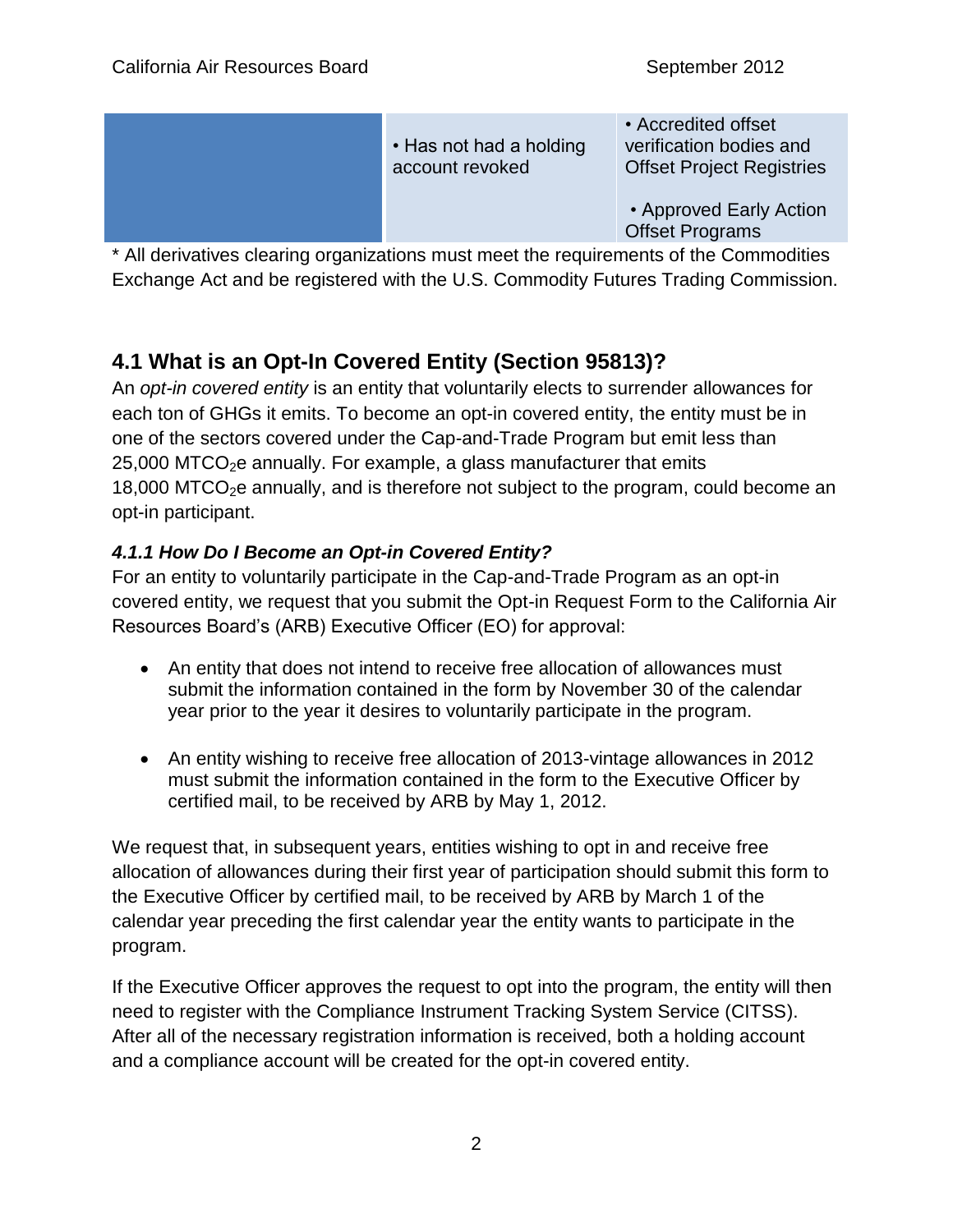Opt-in covered entities must adhere to all reporting, verification, and compliance requirements applicable to covered entities, or they will be subject to enforcement actions. For example, opt-in participants must surrender compliance instruments equivalent to their emissions by the same deadline as the covered entities, and are subject to the same penalties if allowances and/or offset credits are surrendered in an untimely manner.

#### *4.1.2 Can Opt-in Covered Entities Receive Free Allowances?*

Opt-in participants may be eligible to receive free allowances based on the same criteria as covered entities. We request that entities wishing to opt in to the program and receive free allowances for the following year complete the following list of items:

- 1. Submit a request to opt into the Cap-and-Trade Program, to be received by ARB by May 1 (2012) or March 1 (subsequent years).
- 2. Register with CITSS upon approval to opt in.
- 3. Register with Cal e-GGRT, the Greenhouse Gas Reporting Tool, and report emissions (and product data, if applicable) from the previous year by June 1 (2012) or April 10 (subsequent years) one year prior to the first calendar year the entity wants to participate in the program.
- 4. Verify emissions (and product data, if applicable) by September 1.

If an entity wishes to receive free allowances under the energy-based allocation calculation methodology (i.e., sectors listed in Table 8-1 but not listed in Table 9-1 of the Regulation), we request that the entity report (by June 1, 2012, or April 10 in subsequent years) and verify (by September 1) the previous year's emissions *and* work with ARB staff to provide historical fuel and steam use data necessary to determine allocation. We request that any entity wishing to receive free allocation under the energy-based methodology contact ARB by May 1 to state its intent to receive free allocation under the energy-based methodology. It will be extremely helpful for ARB to have the final data necessary to calculate the entity's allocation no later than September 1, the verification deadline.

#### *4.1.3 Why Would an Entity Want to Opt in to the Cap-and-Trade Program?*

For entities within sectors receiving free allocation through the product-based allocation methodology, an entity may want to opt in if they are more efficient than other entities in the sector. An entity that purchases steam from another entity may also be eligible to receive allowances to compensate for a portion of the cap-and-trade costs included in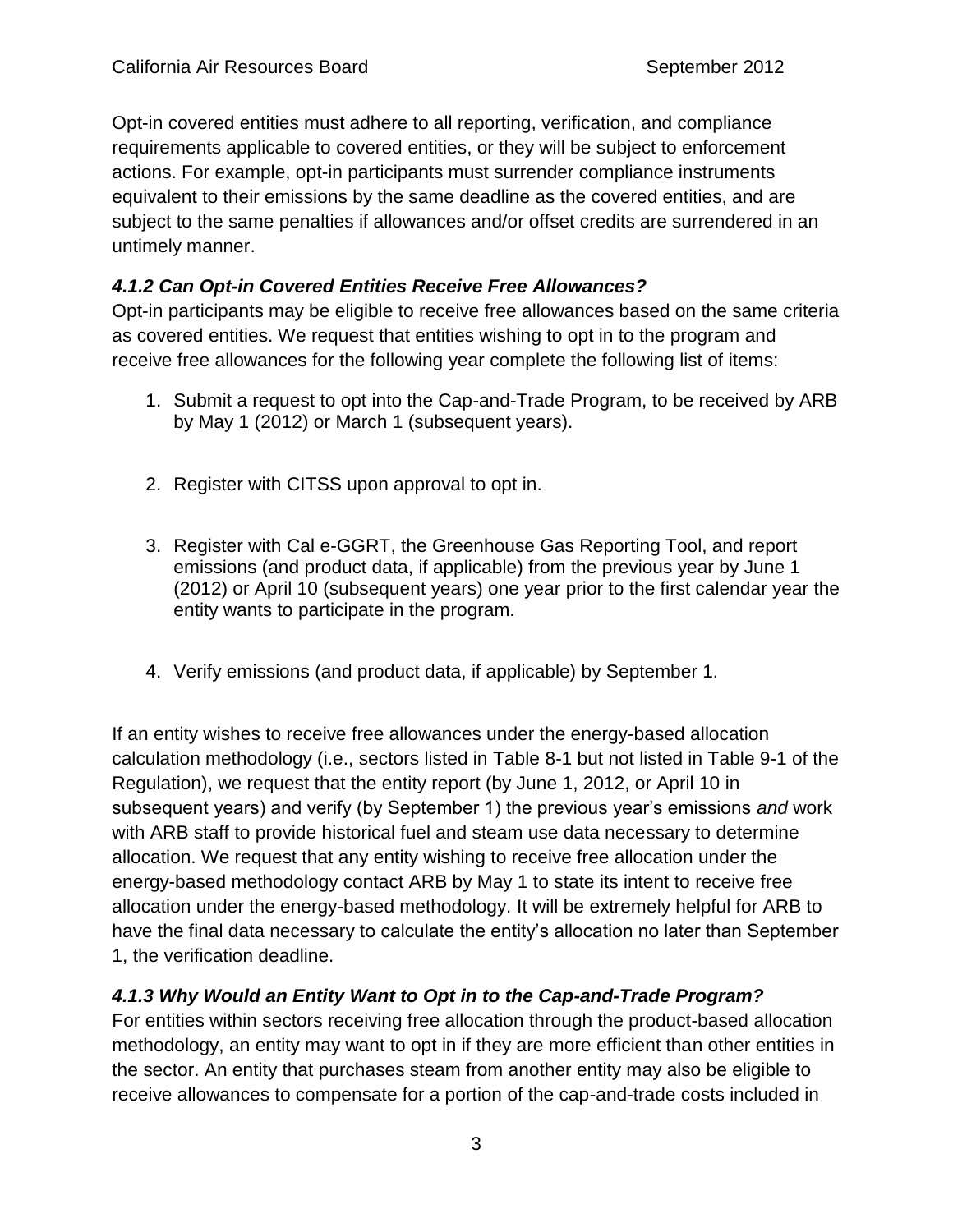purchased steam. Furthermore, beginning in 2015, natural gas providers will be covered in the Cap-and-Trade Program. ARB expects that natural gas providers will pass the cost of cap-and-trade compliance to fuel purchasers. By opting in to the program, an entity will be able to manage its compliance obligation (and associated costs) directly. In this scenario, an entity may also be eligible for free allowances.

#### *4.1.4 How Do Opt-in Covered Entities Terminate Their Status?*

An opt-in covered entity can elect to opt out of the program at the end of a compliance period if its GHG emissions remain under the inclusion threshold. We request that, if a facility wishes to opt out of the program, it submit a termination request to the Executive Officer, to be received by ARB by September 1 of the last year of the compliance period. The entity must also either:

- 1. Surrender allowances (and or a limited number of offset credits) equivalent to its total GHG emissions during the compliance period (i.e., fulfill its compliance obligation for the entire compliance period), or
- 2. Turn in allowances equivalent to the number of free allowances it received from ARB during the compliance period within which it seeks to terminate its participation. For example, if an opt-in covered entity is directly allocated 51,000 free allowances over the course of a three-year compliance period (17,000 per year), in order to opt out of the program, the entity would be required to surrender 51,000 allowances to ARB, regardless of their emissions over the compliance period. The exact serial numbers of the allowances returned to ARB are not required to match serial numbers of the allowances the opt-in covered entity was originally allocated.

## **4.2 What is a Voluntarily Associated Entity (VAE)?**

A *voluntarily associated entity* (VAE) is an entity that intends to purchase, hold, sell, clear, or voluntarily retire allowances or offset credits, but is not obligated to surrender any allowances or offset credits to ARB in order to comply with the cap-and-trade program. That is, a VAE is not a covered entity or an opt-in covered entity. Examples of entities that may qualify as VAEs are listed in Table 4.

### *4.2.1 How Do I Become a Voluntarily Associated Entity (VAE)?*

For an entity to become a VAE, it must submit a registration request to the Executive Officer **prior** to holding allowances or offset credits. Derivative clearing organizations are exempt from providing specific information if they meet predetermined criteria. If the Executive Officer approves the registration request, the entity or individual is then designated as a VAE, and a holding account and an exchange clearing holding account